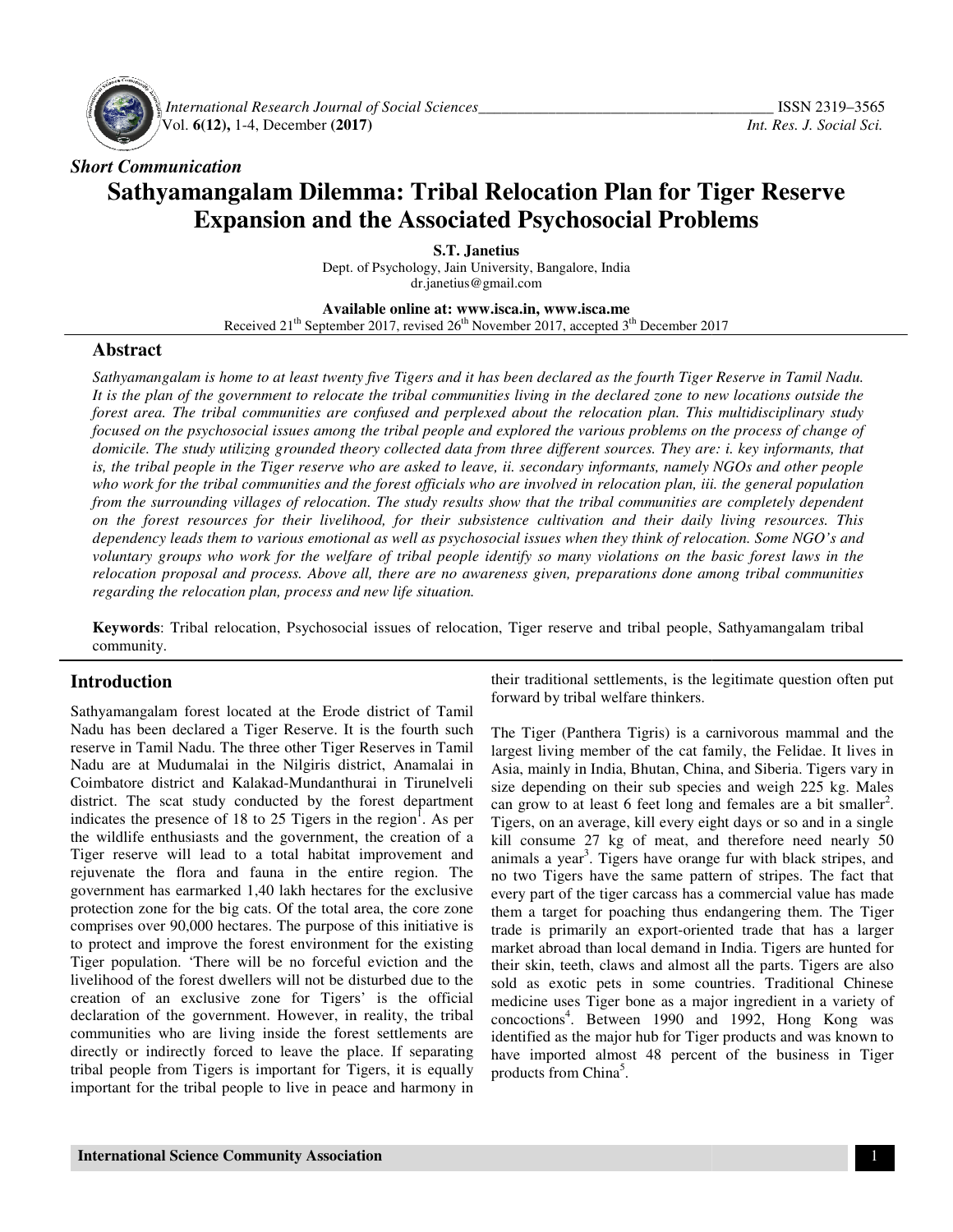Tiger tourism is another major concern which is a budding business in India which has both an opportunity for few as well as a threat to wildlife and forest environment. Tourism brings monetary and employment benefits to some people but most of the times, it is a hindrance to the Tiger's natural habitat. Pollution arising from tourism and other human movement are a serious disturbance as well as a threat to the natural forest environment. Even though it offers employment, not many local and tribal communities are benefited $6,7$ . Tourist resorts change the environment in the course of time, to the extent of obstructing the wildlife movements.

Tribal people who live inside the Tiger reserves generally lead a simple life, with a very little daily needs. When they move to places outside the forest area, their needs will be increased. Although the life standards might improve with modern health care and education, it was observed that lived-experiences of tribal communities outside the forest is profoundly stressful, and in many circumstances, traumatic<sup>8</sup>. When tribal communities come under the dominant social groups, the continuous threat and pressure of the ongoing life struggles would create confusion in the life of tribal people; also, it is obvious that when they are taken out of their comfort zone, they will face a lot of problems<sup>9</sup>. Depriving these communities of security and freedom, changing their unique life style and philosophy they enjoy in their original habitat would give rise to psychosocial problems leading to adjustment issues, mental and coping  $problems<sup>10</sup>$ .

In view of these above mentioned concerns and problems, this study is focused on the following objectives: to identify the various issues and psychosocial problems related to government's relocation plan of tribal communities for Tiger Reserve expansion; and, to enumerate the causes and problems that the tribal communities fear that they would face in relation to i. psychological conditioning to new life style, ii. social adjustment to new place and environment, iii. new life style difficulties in adopting modern and semi-urban culture. The primary outcome of this study is expected to help the government officials, NGOs and the tribal communities to manage the relocation issue and to give courage to face the challenges. The study will also identify areas for improvement, psychosocial education, intervention strategies and action plans towards the improvement of their status and quality of life.

### **Methodology**

This exploratory-descriptive study was conducted in the newly formed Tiger Reserve at Sathyamangalam that falls in the trijunction of Tamil Nadu, Karnataka and Kerala. The data was collected from three sources. They are: 260 key informants (tribal people who are asked to leave), 24 secondary informants (NGOs who work for the tribal people and, government and forest officials), 380 participants (general public from Erode district). The key components of Grounded Theory methodology: coding, memoing, theoretical sampling, and theoretical sorting were also utilized in data analysis $11$ . To avoid subjective bias, an ethnographic approach was applied. Besides interview, observation by the researcher into some social functions, informal conversations that initiated storytelling to elicit information was also employed. Most of the interviews were done at the homes of the respondents to understand the contextual meaning of what they say and understand their reallife situation to comprehend the people and their worldview. The researcher interviewed some participants near the riverside or in the fields when they were at work. Throughout the research process, specific topics that arose from the data were frequently discussed with tribal leaders, NGOs and other specialists who have knowledge about tribal people<sup>12</sup>. This paved the way for respondent validation and to check on the credibility of the data being analyzed.

## **Results and discussion**

The study results are classified into three major categories. They are i. tribal communities and the relocation plan, ii. psychosocial and emotional issues related to the relocation plan, and, iii. preparation and psychosocial-education for relocation.



**Figure-1:** Identified problems of tribal people in relocation plan at Sathyamangalam.

**The tribal communities and the relocation plan**: Agriculture is the main occupation in all tribal settlements in this study. Some cultivate subsistence crops like hill rice, millets such as Tenay, Ragi, Maize, Samai and Kambu. In some settlements, cash crops such as pepper and banana are slowly creeping in. Some tribal people are exploited by landlords and farmers of the plains, who entrust their cattle to be grazed in the forests. Meat is not a staple food due to cultural taboos and religious restrictions. With their proximity to wildlife, the occasional hunting for food is also under scanner, and they are often blamed for extinction of all kinds and species of wildlife. Besides these, the use of forest resources like firewood and wild honey are major products the tribal people depend for their survival.

NGOs and other tribal welfare groups claim that the law to expand Tiger Reserve and evacuate tribal communities out of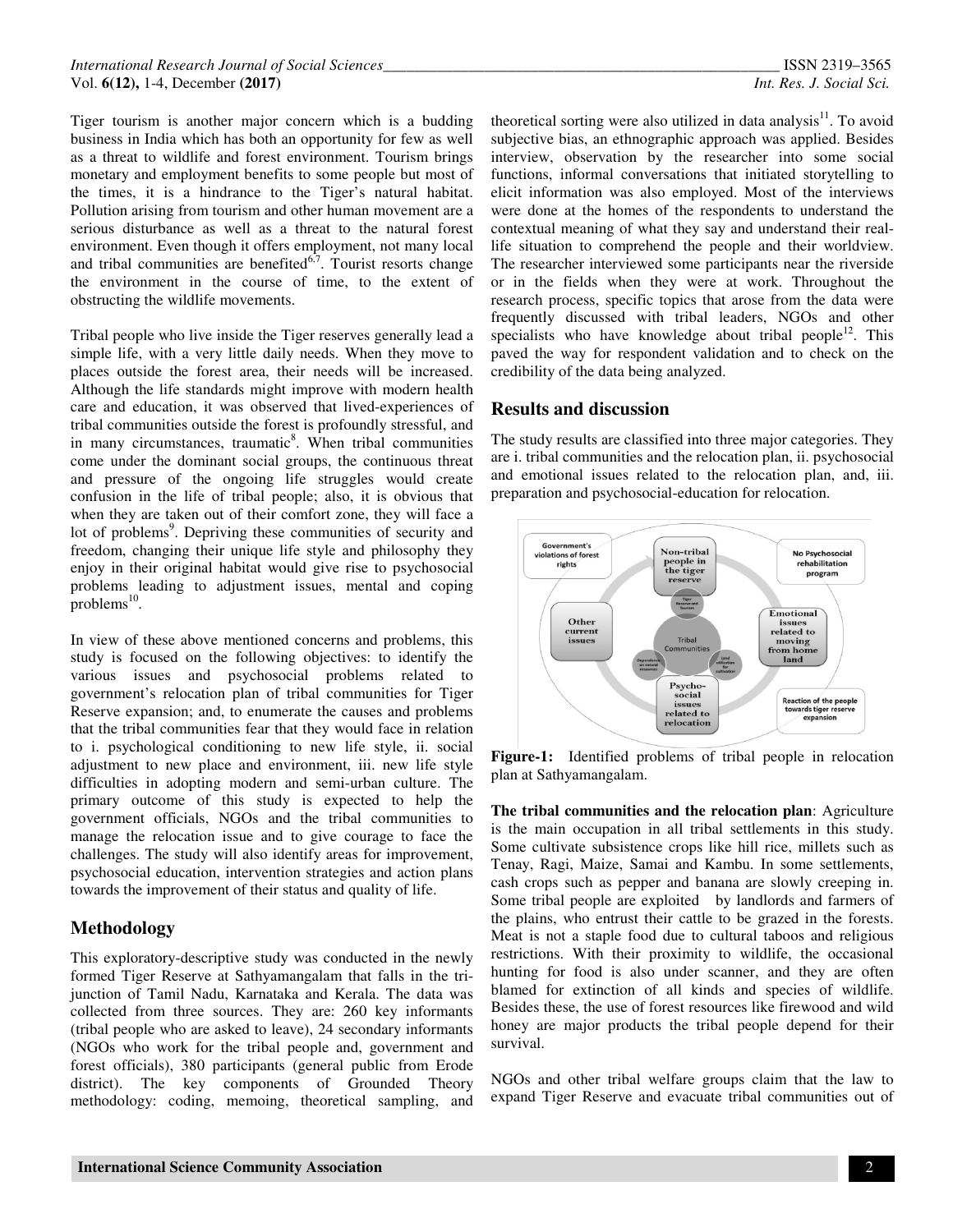their native homeland require scientific analysis and consultations with the people who live there. However, many NGOs claim that the Ministry overlooked many legal requirements and arbitrarily declared that the settlements need to be removed from the forest land. The tribal people comment that the Tiger Reserve expansion plan and the ban of tribal people moving in the forest are decided or declared without any consultation with the affected tribal communities. This announcement and the related prohibition make the tribal people handicapped for many of their survival needs, which they have been practising for few generations. The government and forest officials consider the local people as enemies of the forests and they are being treated and alienated from their livelihood which they were enjoying before the reserves came up.

The following positive and negative outcomes are identified and foreseen if the relocation materializes. The positives are: tribal people will be eligible to have land titles and other government aid. All households will have access to electricity, running water and health care services. Children will be able to get quality education and younger generation can attend college for the first time. The identified negatives of relocation would be: people will have limited access to firewood, and other forest products, and have to supplement their income by working as labourers. Psychologically the people are not prepared to mingle with the mainstream society and they will have self-esteem and selfconfidence issues as well as other emotional problems and stress. They might also face some hostility from dominant groups in the area.

**Psychological and emotional issues**: A lot of unexplained psycho-emotional issues are hidden in their expressions. When the tribal people leave the forest residence, the influence of formal education, religious and cultural influences, and the mass media directly and indirectly encourage the younger generation to abandon the remnants of their ancestors' traditional values, knowledge, and way of life<sup>13</sup>. Moving away from the traditional cultural way of life and adopting a foreign culture can create dilemmas in the life of the people. The forced relocation from traditional to modern culture would be a disaster in the wellbeing of the people. This is a major psychological warfare in which the conflict is seen in people in the form of 'inner mind adhering to tradition and the conscious mind trying to live the modern life'. The major identified psycho-social issues of relocation would be, therefore, poverty, land ownership, loss of access to ancestral land leading to anxiety, fear, confusion and depression, adjustment to new environment, fear of acceptance from mainstream society.

Tribal communities live in the forest for centuries and have their own customs, practices, all centred on their life in the forest. When they are in an uncertain situation about their own traditional settlement, which differs geographically and socially, they are traumatized; they don't like to talk about the issue itself. Tribal communities have a sentimental attachment to the

land of their ancestors and thinking of leaving the place of their ancestors is a very painful and traumatic.

Therefore, living in an uncertain situation and thinking of a doubtful future gives them a lot of anxiety and helplessness that has changed their, otherwise peaceful life in to a hopeless miserable situation.

There are non-tribal settlements which consist of families that came and settled in the forest years back at Thengumarahada village near Moyar River. This settlement is home to 300 families, who moved in after the Bhavanisagar dam construction in the 1950s. In this non-tribal settlement, people have agreed for the relocation plan of the government, as they feel isolated inside the forest area without modern-day facilities. Besides these people, there are also more than 10 blue metal quarries very close to the reserve forests that has become a threat to the wild animals. As per the Ecologically Sensitive Zone notification, no activity detrimental to wildlife should be allowed within 10 km radius of these areas. However, these quarries using detonators for blasting rocks and continuous movement of trucks and other vehicles which drives the wild animals from their natural habitat, creating man-animal conflict. NGOs and other environmental groups often lament that forest rules are overlooked when violations are perpetuated by politicians and affluent people.

**Psychosocial preparation and rehabilitation**: Relocation of tribal communities at Sathyamangalam when analyzed deeply has several issues involved, such as basic rights violations, poor government decisions, unexplained complexities of resettlement goals, and many more. Since the relocation is involuntary, the government order on Tiger reserve expansion and forest officials implementing the rule, forcing the people to leave their homes and lands create psycho-emotional issues and economic uncertainty for the people. When tribal people lose access to vital natural resources which they enjoyed for the last hundreds of years, and when they are fully dependent on the forest for their basic resources like firewood, fresh water, and some income generating products like honey, the uncertain situation creates a kind of hopelessness and helplessness in the minds of people.

The need for rehabilitation and the related psychosocial training are vital before the people are asked to leave their traditional territory to the new location. The tribal communities are currently unprepared, ignorant of many modern trends and developments in the society. From an ecological point of view, once urbanized or semi-urbanized they tend to neglect the care for nature and the natural resources; from a social point of view, there is the devaluation of traditional values and the inability to adapt to life situations leading them to depression. They would become dependent on another culture to the extent of losing their own original identity. A stressful life situation is often foreseen due to dilemmas in facing existential situations.